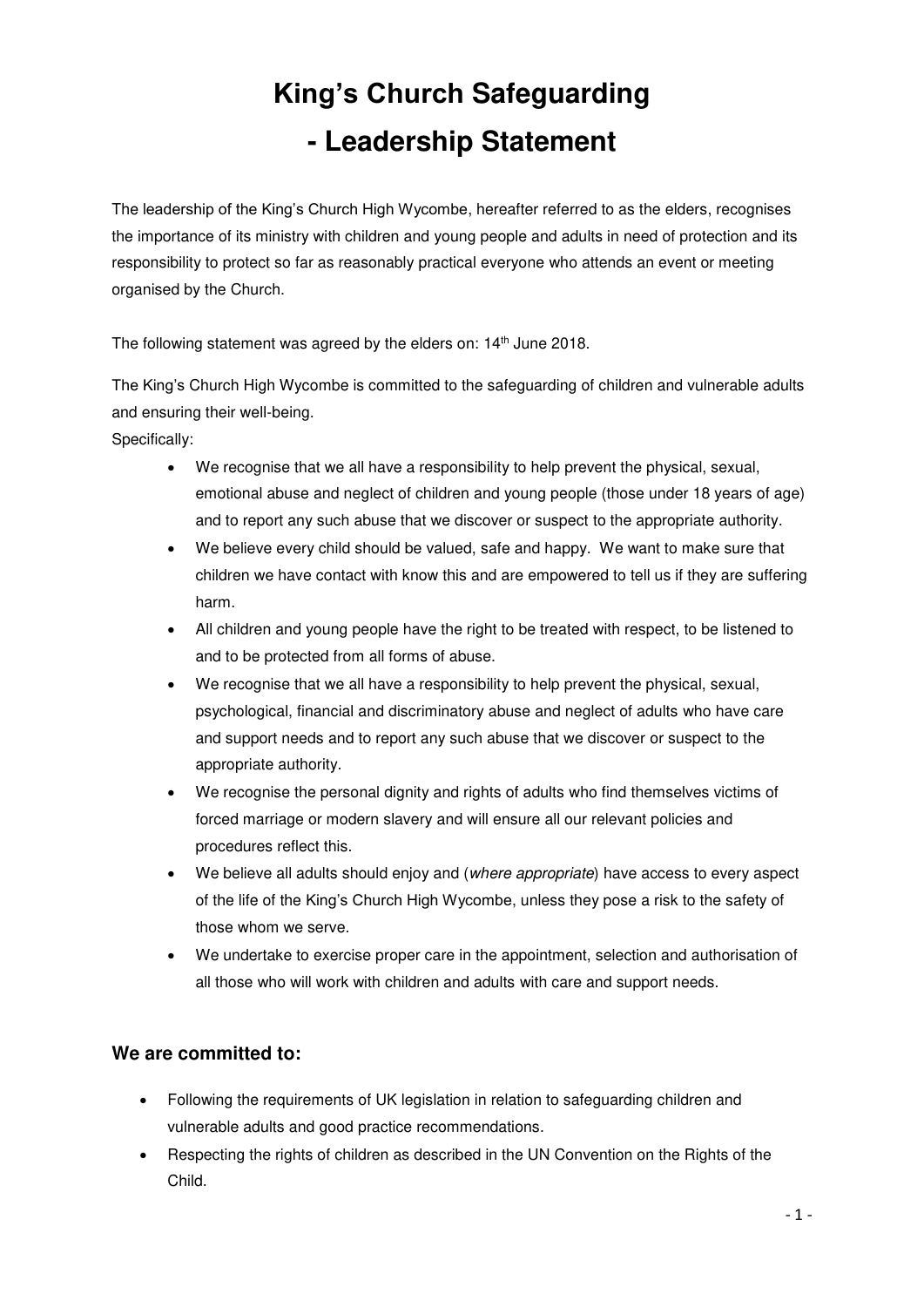- Implementing the requirements of legislation in regard to people with disabilities.
- Ensuring that workers adhere to the agreed procedures of our safeguarding policy.
- Keeping up to date with national developments relating to safeguarding.
- Supporting the safeguarding co-ordinator/s in their work and in any action they may need to take in order to protect children/vulnerable adults.
- Ensuring that everyone in a position of leadership or responsibility agrees to abide by these recommendations and the guidelines established by the King's Church High Wycombe.
- Supporting parents and families.
- Nurturing, protecting and safeguarding of children and young people.
- Supporting, resourcing, training, monitoring and providing supervision to all those who undertake work with Children, Young People or Vulnerable adults.
- Supporting all those attending any meeting or event run by the Church affected by abuse.
- Adopting and following the 'Safe and Secure' safeguarding standards developed by the Churches' Child Protection Advisory Service.

## **We recognise:**

- Children's Social Services have lead responsibility for investigating all allegations or suspicions of abuse where there are concerns about a child. Adult Social Care has lead responsibility for investigating all allegations or suspicions of abuse where there are concerns about an adult with care and support needs.
- Where an allegation suggests that a criminal offence may have been committed then the police and/or social services should be contacted as a matter of urgency. The Leadership will inform the Chair of Trustees/ all trustees as appropriate having regard to the Trustees' obligations to notify the insurers if appropriate.
- Where working outside of the UK, concerns will be reported to the appropriate agencies in the country in which we operate, and their procedures followed, and in addition we will report concerns to our Safeguarding Co-ordinator(s).
- Safeguarding is everyone's responsibility.

## **We will review this statement and our policy and procedures annually.**

If you have any concerns for a child or adult with care and support needs, then speak to one of the following who have been approved as Safeguarding Co-ordinators for the King's Church High Wycombe.

Ruth Wainman, Child Safeguarding Co-ordinator

Richard Lodge, Deputy Child Safeguarding Co-ordinator

Ruth Wainman, Adult Safeguarding Co-ordinator